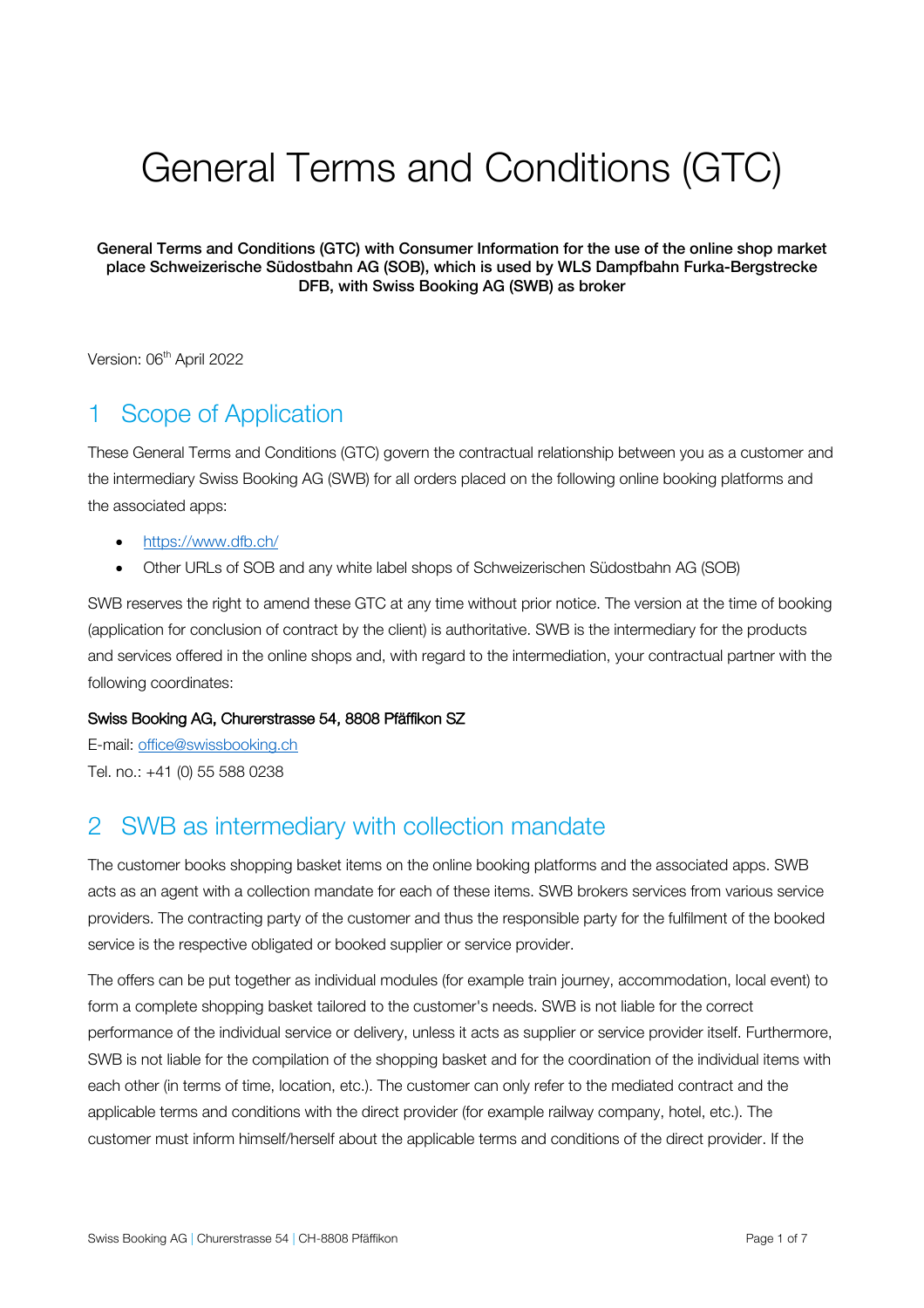customer's attention is drawn here or elsewhere on the online booking platforms to other contractual provisions, this is for information purposes only. SWB shall not be obligated in any way as a result.

## 3 SWB as a distribution partner of public transport services

#### 3.1 Purchase of tickets and reservations

SWB acts as a distribution partner and sells tickets and reservations to customers in the course of public transport services.

#### 3.2 Registered companies regarding public transport services as service providers

The service providers and contractual partners in relation to the customer are the registered companies that offer public transport services. SWB is therefore in no way liable for the performance of the service. In connection with the performance of the service, the General Terms and Conditions concerning public transport services apply. If the customer purchases tickets or reservations via SWB, he/she accepts the General Terms and Conditions concerning public transport services, which are shown in the following link.

https://www.sbb.ch/en/help-and-contact/produkte-services/tickets/switzerland/general-terms-andconditions.html

#### 3.3 Cancellation of public transport services

For the cancellation of public transport services, the tariff regulations of national public transport according tohttps://www.allianceswisspass.ch/de/Themen/TarifeVorschriften or the respective tariff regulations of the networks apply. In case of a cancellation booking, the customer must contact the service aprés-ventre (SAV) of the SWB. This is provided by DFB and can be contacted at sekretariat@dfb.ch.

## 4 SWB as an agent for package travel and package offers (shopping cart)

### 4.1 Booking of package travel and package offers (shopping cart)

If the customer books baskets of goods that fall under the current federal law on package travel, the customer will be informed during the booking that it is a package travel. Unless otherwise stated, this is a shopping cart which is not covered by the current federal law on package travel. The organizer of a package travel, but not SWB as a broker of package travel, shall ensure the refund of paid amounts and the return journey of the consumer in the event of insolvency.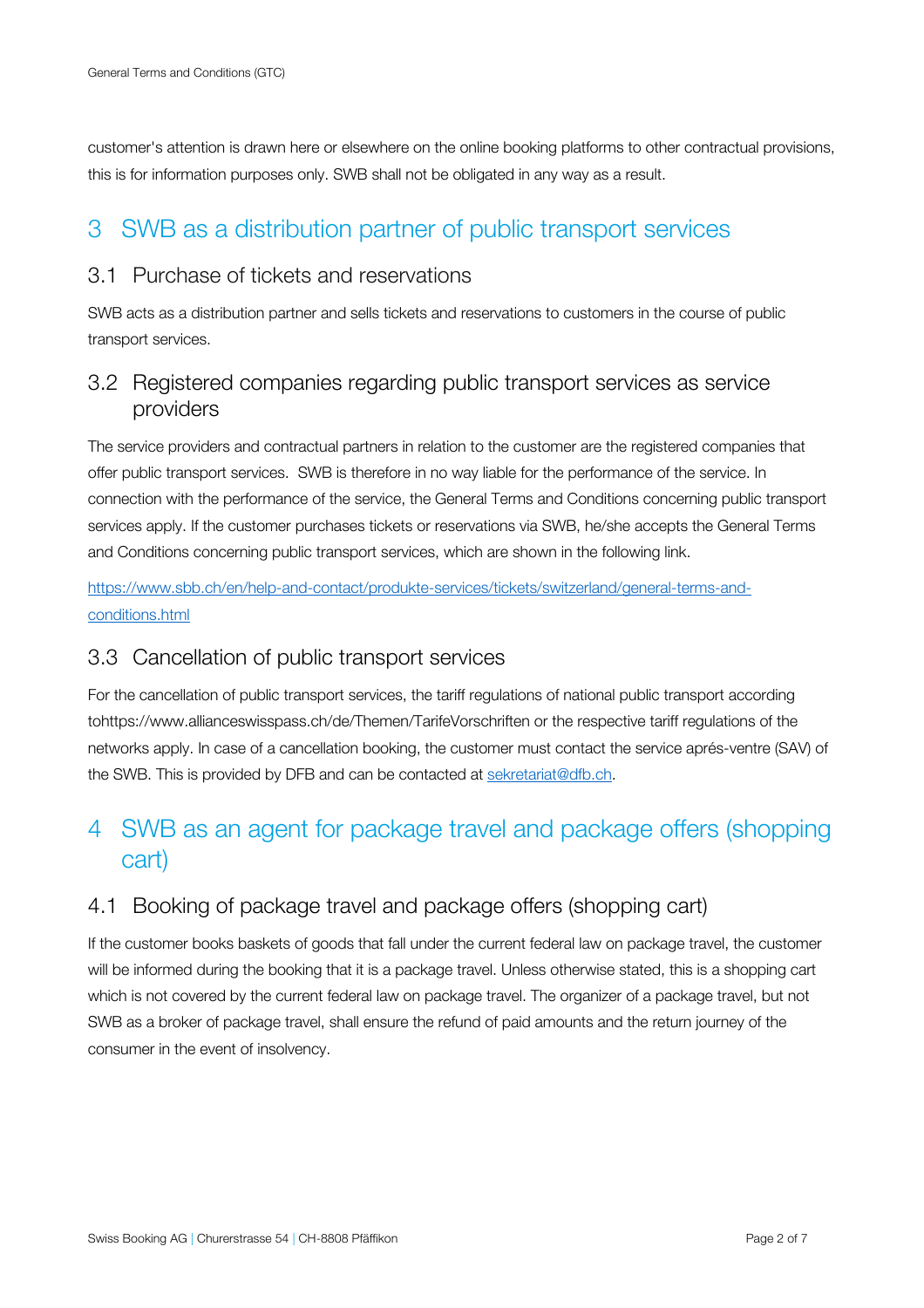## 4.2 Cancellation of package travel and package offers (shopping cart)

The following cancellation conditions apply to the cancellation of package travel and package offers, insofar as no deviating cancellation conditions are included in the contract with the organizer:

- up to 2 weeks before departure at the latest no cancellation fee
- up to 1 week before departure cancellation fee 40 % of the total price
- up to 48 hours before departure cancellation fee 70 % of the total price
- less than 48 hours before departure cancellation fee 100 % of the total price.

In the event of cancellation, the customer must contact SWB's service apre-ventre (SAV). This is provided by DFB and can be contacted at sekretariat@dfb.ch.

## 5 SWB as an intermediary for the individual services of other service providers

#### 5.1 Booking of individual services of other service providers

If the customer books individual services from other service providers (e.g. mountain railway tickets, concert tickets, local events and other leisure services), SWB acts only as an agent for these services. The customer concludes his contract directly with the service provider. The service providers have their own General Terms and Conditions (GTC), which are listed in item 9 in the appendix. If these are not listed in point 9 in the appendix, the customer must ask the service provider directly.

#### 5.2 Cancellation of individual services from other service providers

Cancellation of individual services of other service providers by the customer is not possible in the web shop itself. The cancellation conditions of the respective responsible service provider apply. In the event of a cancellation booking, the client or the service provider must contact SWB's service apre-ventre (SAV). This is provided by DFB and can be contacted at sekretariat@dfb.ch. The service providers and their general terms and conditions are listed in point 9 in the appendix. If the GTC are not listed or if the contract with the service provider does not contain any deviating cancellation conditions or if they are not evident from the GTC, the following cancellation conditions apply:

- up to 2 weeks before service provision at the latest no cancellation fee
- up to 1 week before service provision cancellation fee 40 % of the total price
- up to 48 hours before service provision cancellation fee 70 % of total price
- less than 48 hours before service provision cancellation fee 100 % of total price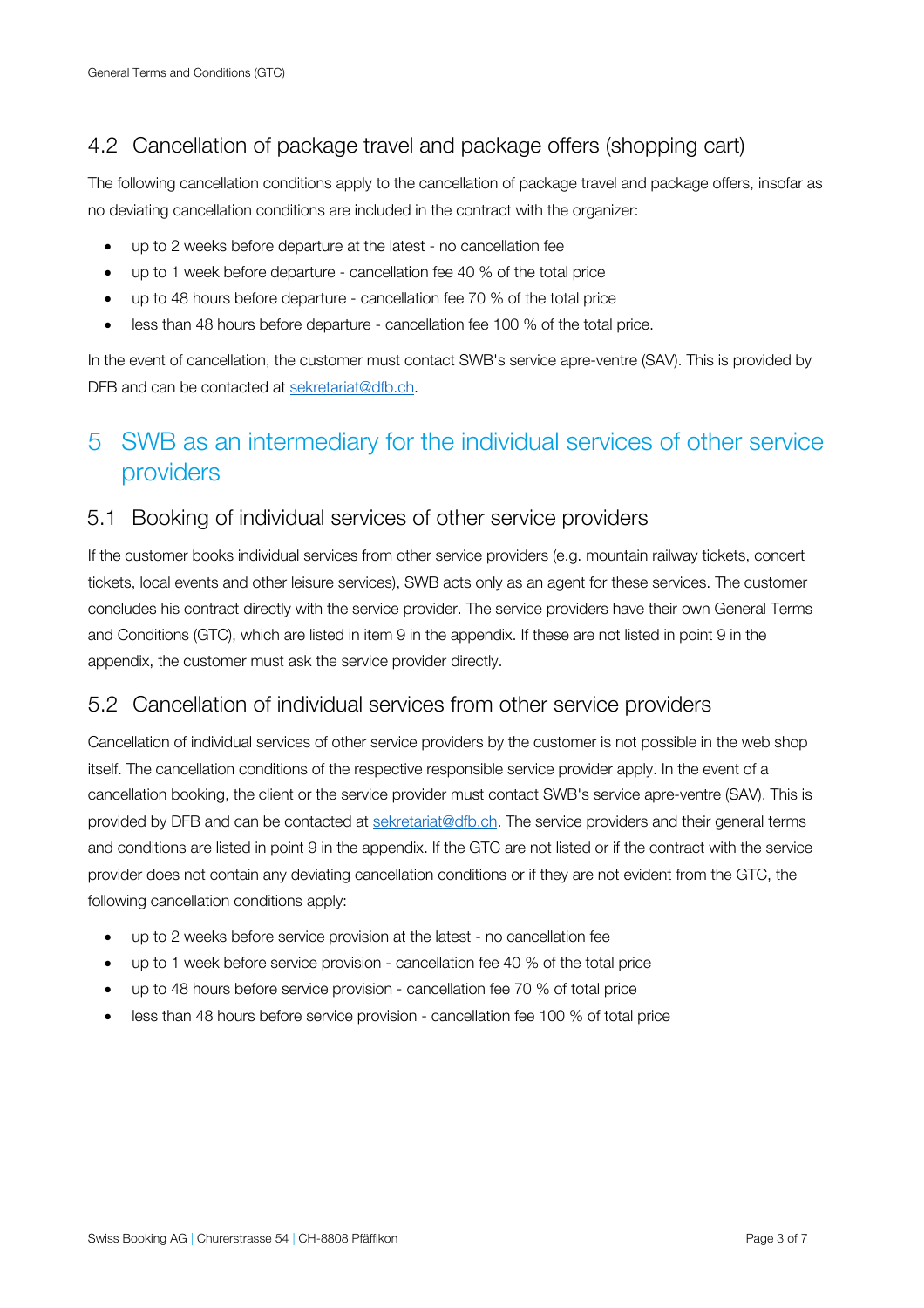## 6 General provisions

#### 6.1 General terms of contract

By accessing and using the online booking platforms mentioned in point 1 and thus also by using them, the customer accepts the General Terms and Conditions of Contract (GTC).

In accordance with the GTC, SWB guarantees neither the stability nor the unrestricted availability of the online booking platforms. A liability claim by SWB for the consequences of interruptions in the booking process or the non-transmission of messages is therefore excluded. Special attention has been paid to the user-friendliness of the user interface. The customer is responsible for the correct operation of the website. The customer is responsible for the consequences of operating errors.

#### 6.2 Conclusion of contract, advance payment, e-mail traffic

The online booking platforms are primarily intended for the European region (Switzerland, countries of the EEA). SWB does not guarantee accessibility to the platforms from outside this region. The offers published by SWB do not constitute a contractual offer.

If the customer orders the shopping cart on the online booking platforms, this shall constitute an application for the conclusion of contracts in accordance with the individual shopping basket items. The rejection of the application always concerns the entire shopping basket, even if only one individual order item is the trigger for this. If payment and services are available, SWB concludes the individual contracts between service providers or suppliers and the customer. This is done by SWB sending the customer an order confirmation by display on the website (success page) and by e-mail (acceptance of all shopping basket items) and definitively debiting the advance payment.

SWB's response to the customer's request shall be deemed to have been made as soon as the corresponding data is transmitted to the Internet on SWB's system. The time of receipt of the e-mail by the customer or the display of the success page on the customer's client is irrelevant. The customer is obliged to inquire with SWB as to the whereabouts of the reply. In addition, the current order status can also be called up in the customer's user account.

If orders are placed by customers from countries which are not listed in the payment process, SWB is not in a position to accept them, even if the automatic platform can be persuaded by the customer to react as described above. In this case, the contract with the supplier shall be deemed concluded - if at all - only upon delivery of the goods (mail-order items, accessories, etc.) or upon actual use of the service on the spot.

The transmission of e-mail messages via public networks is asymmetric and prone to interference, is unprotected and can be intercepted, read and changed by third parties. In addition to the content, the sender and recipient of the e-mail are also recognisable to third parties. This also applies to e-mails used in communication with SWB. SWB is authorised by the customer to send him e-mails. SWB shall not be liable in any way for damages incurred as a result of defective, disrupted or spied-out transmission of an e-mail. These provisions shall apply analogously to other unprotected forms of communication comparable in their mode of operation and risk situation which are used at present or in the future.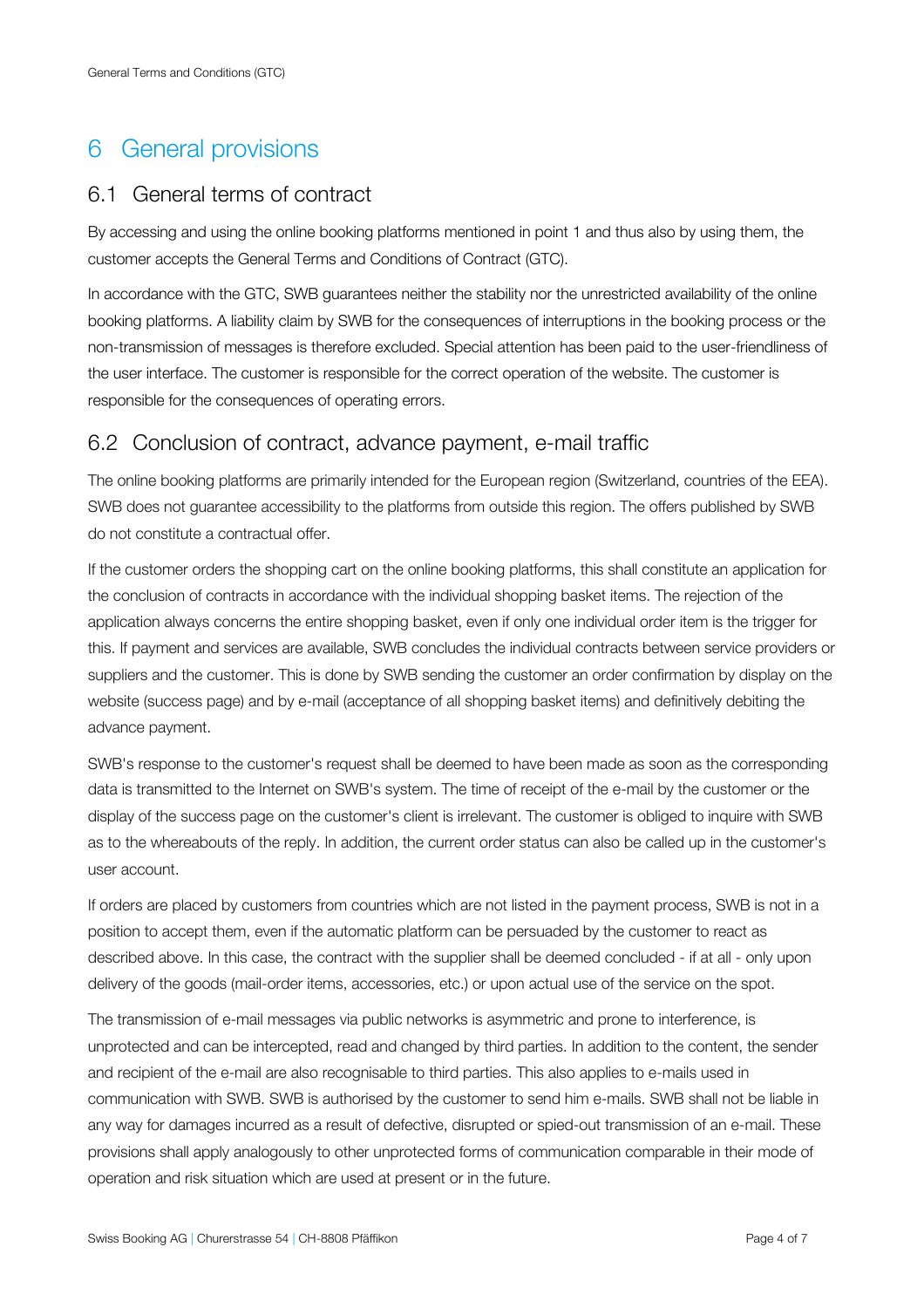Messages sent to addresses specified by the customer or previously used successfully in dealings with SWB (namely e-mail addresses) shall be deemed to have been duly delivered. In the case of e-mails, the time of delivery shall be deemed to be the time of dispatch to SWB. In the case of postal traffic, it shall be assumed, unless proven otherwise, that letters with priority delivery have been delivered, even abroad, no later than four days after posting at a Swiss post office.

#### 6.3 Price, terms of payment

The price to be paid by the customer results from the total price in Swiss francs (CHF) displayed in the shopping cart. Unless expressly stated otherwise, it includes taxes and duties, in particular the respective legally valid Swiss value-added tax. The total price depends on the individual design of the arrangement and may therefore differ from the indicative prices ("from EUR ...", details in foreign currencies). Prices are subject to change. The customer must ensure that the shopping basket displayed to him/her is still up-to-date. After initiating the ordering process, the customer is shown a summary of his request. The prices contained therein will be accepted by the system as unchangeable for 15 minutes, after which the customer must initiate the order process again at the shopping basket for his/her own safety.

Contracts in accordance with the individual shopping basket items are only concluded after automatic prepayment has been made in accordance with the configuration of the online platform. As long as SWB does not have a cover note, the customer's order will not be processed. The customer and SWB shall bear all fees arising from the payment processing themselves.

#### 6.4 Delivery of vouchers / e-tickets and rechargeable data carriers

The order confirmation serves as proof of concluded contracts, but cannot be used as proof of entitlement to the service (voucher, ticket, e-ticket). A link on the order confirmation refers to the customer's user account where - depending on the product or service - the customer can download the necessary documents - for example the voucher - or load a data carrier.

Subscription authorisations, vouchers, eWallets (digital vouchers), tickets and e-Tickets must be printed out by the customer for their intended use ("print@home") and are not physically delivered. Copying, modifying or reproducing the entitlements is prohibited.

In any case, the customer is responsible for the protection of his entitlements (vouchers) against theft or unauthorised duplication. He/she must note that impersonal benefits are awarded to the first person to present the valid document. Subsequent proof that the person presenting the document is not identical with the purchaser / customer is irrelevant for SWB or the service providers arranged by SWB.

The documents printed out by the customer as a subscription authorisation are to be presented dry, not dirty, not damaged, not creased and in a legible condition. They may have a bar code, QR code or other comparable in function, currently in use or in the future, which can be checked electronically for verification purposes. The documents must not be folded in the area of the bar code.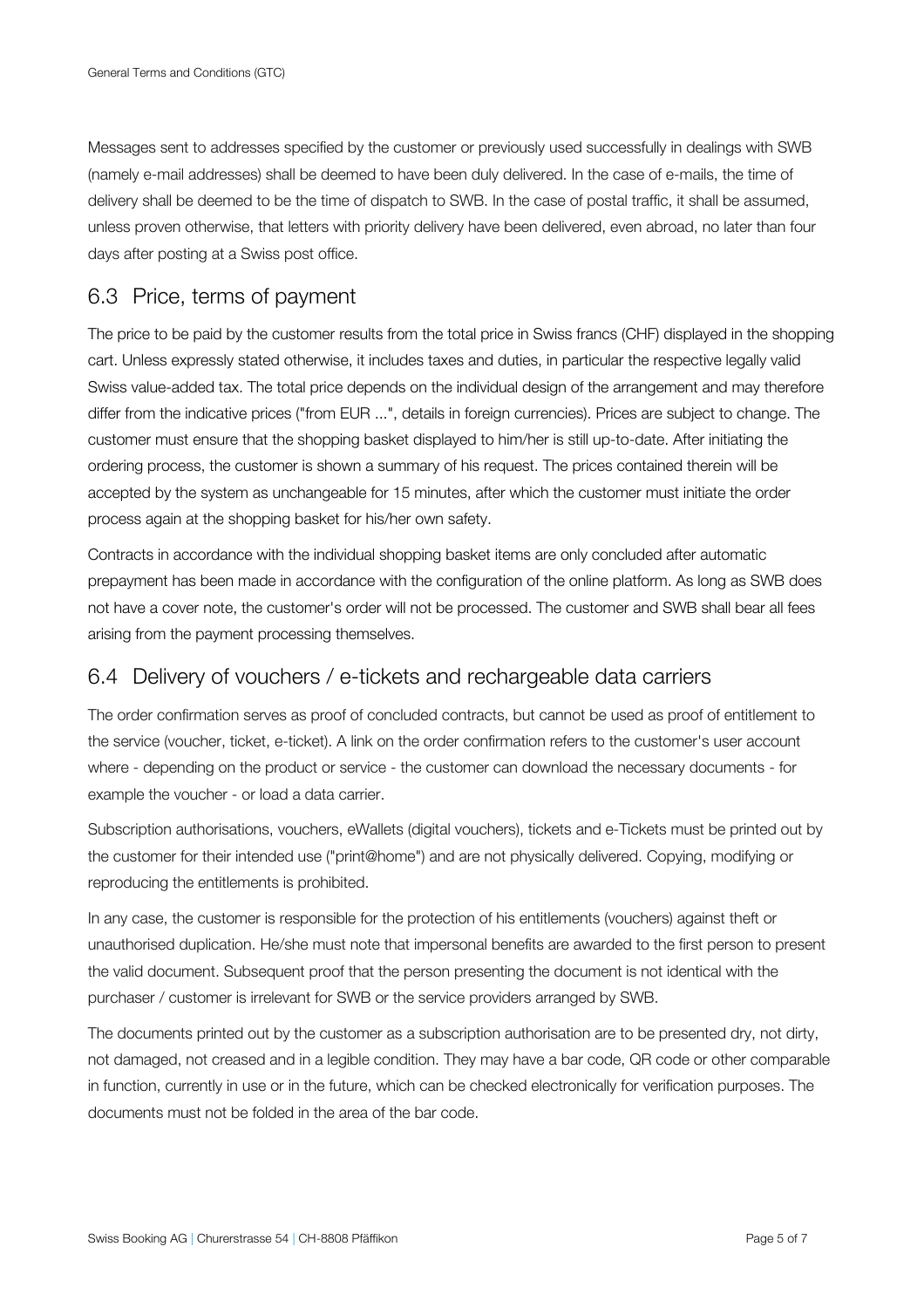#### 6.5 General framework

SWB has no influence on the structural measures, emission sources, etc. in the vicinity of a described place of stay and accordingly cannot assume any guarantees. SWB also has no influence on the origin of any guests present, on the general service quality and the quality of the services, on the organisation and implementation of the announced events at the destination and on individual further options (insofar as these are not expressly part of the offer). In order to participate in individual events or to make use of various services, the customer must meet certain - e.g. physical - requirements. The customer must enquire about this with the service provider, and any liability on the part of SWB is expressly excluded in these cases.

#### 6.6 Cancellation bookings

The provisions on rebookings and cancellations are governed by points 3.3, 4.2 and 5.2.

#### 6.7 Processing fee

A processing fee of CHF 10,00 will be charged for each rebooking or cancellation.

## 7 Purchase of vouchers

#### 7.1 General value vouchers

The customer has the option to purchase general value vouchers. With the purchase of general value vouchers, the holder is entitled to redeem the voucher individually on the respective online booking platforms for which the vouchers were issued. The voucher conditions can be found in the product description of the value voucher. The voucher conditions are deemed to be accepted by the customer upon purchase of the voucher.

#### 7.2 Product and performance-related vouchers

The customer has the possibility to purchase product- or service-related vouchers if corresponding offers are available. With the purchase of these vouchers, the holder is entitled to redeem them for certain products or services. These redeemable products or services as well as the voucher conditions can be found in the product description of the voucher. The voucher conditions are deemed to be accepted by the customer upon purchase of the voucher.